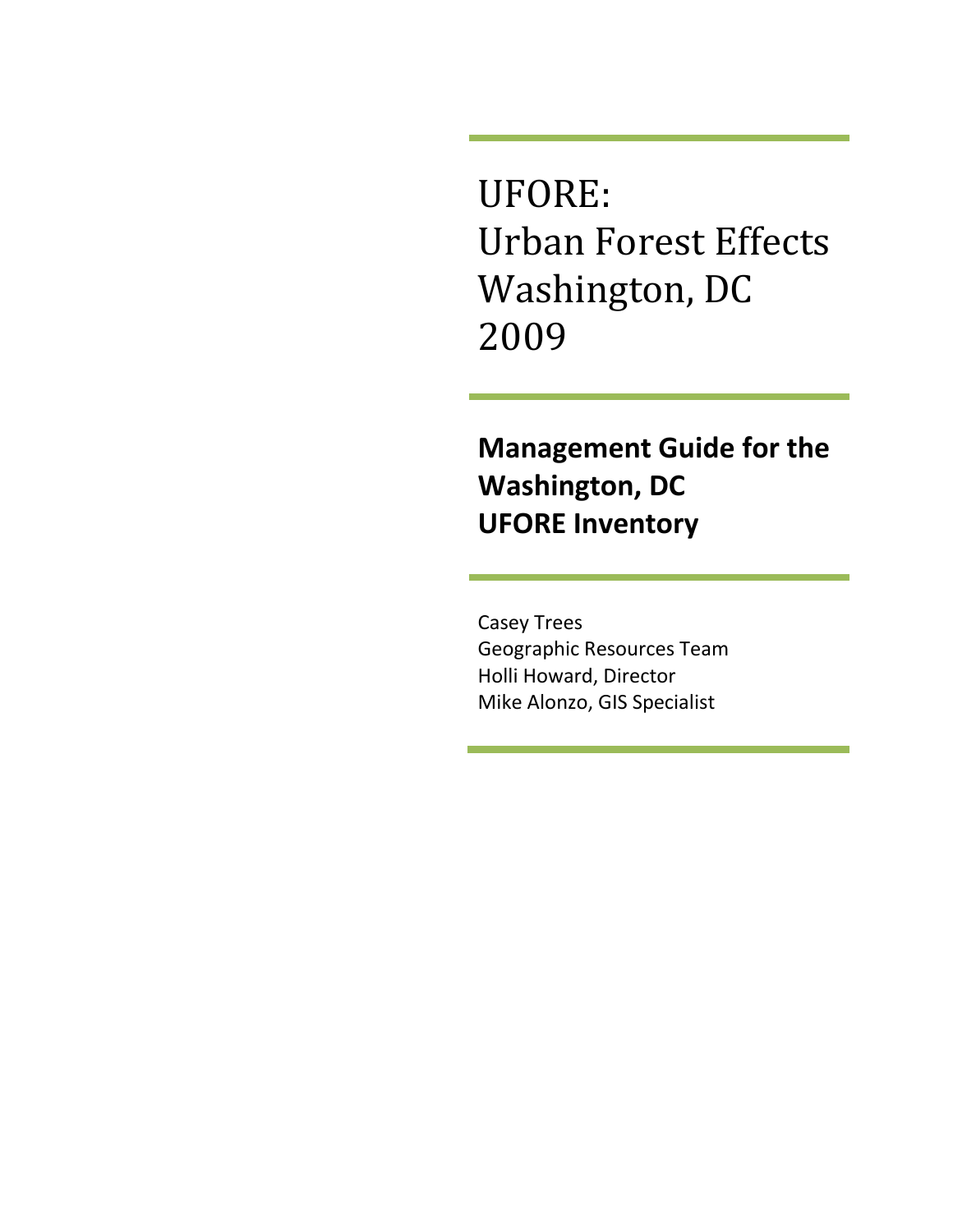

## **UFORE 2009**

#### **Table of Contents**

- I. Introduction
- II. Inventory Goals and Objectives
- III. Timeline
- IV. Staffing
- V. Resources Electronic Files Plot Folder set up

## **Set Up/Pre Inventory**

- VI. Coordinating with National Park Service
- VII. Permissions
- VIII. UFORE Shell Application and Data Collection Device Set Up
- IX. Data Fields and Methods
- X. Training
- XI. UFORE Team Leader Responsibilities
- XII. Team Support: Citizen Forester Volunteers and High School Students

#### **Data Collection**

- XIII. Visiting Plots: Scheduling and Logistics
- XIV. Plot establishment
- XV. Weekly check-in and data download
- XVI. Quality Assurance/Quality Control
- XVII. Bundle and Send to USFS
- XVIII. Suggested Final Products

#### **Appendices**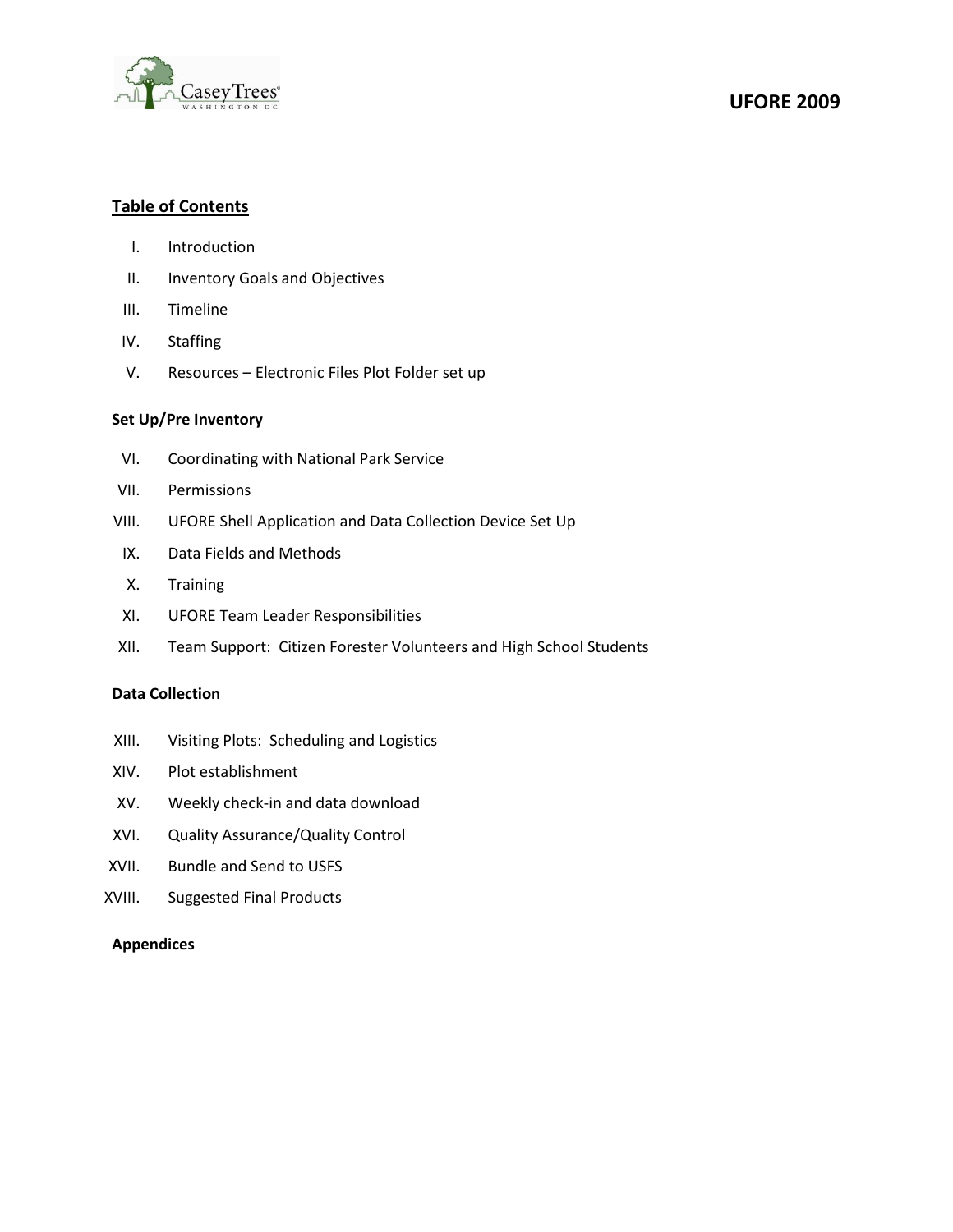

## **I. Introduction**

The UFORE (Urban Forest Effects) inventory is designed to be completed every five years in Washington, DC. This is in compliance with the UFORE standards to maintain the most accurate comparison and time series of DC's Urban Forest. We have now completed two cycles of the UFORE inventory (2004 and 2009). The data collection/inventory takes a considerable amount of preparation and management. After two cycles we have created this guide to enhance consistency and maintain data integrity throughout the years. We encourage the managers of the future inventories to read through this manual and the corresponding documents months in advance to be sufficiently prepared.

It is crucial to coordinate and create the partnership with the National Park Service in advance. Timing of the inventory will depend heavily on number of field interns but allow at least 12 weeks of the summer (leaf on) for the inventory including: two weeks of training, two months of data collection, two weeks to finalize, clean data, prepare documents and send in for analysis. Raw results turnaround from the Forest Service in  $4 - 6$  weeks and media ready in winter.

The following provides detailed guidelines for planning and executing the inventory.

## **II. Inventory Goal and Objectives**

## **Overall Goal**

**Complete required data collection on all 201 plots within the 5th summer of the previous survey. Use the inventory results to inform Casey Trees, residents and partner agencies of existing conditions and changes in the canopy over time.** 

## **Main Objectives**

**1. Quality:** *Collect high quality data – Refer to UFORE Quality Control Manual for standards*

**2. Productivity:** *Finish data collection during the 5th summer since previous study (2009, 2014, 2019…)*

**3. Participant Satisfaction:** *Positive feedback from volunteers and interns; Repeat participation and referrals from Interns, Citizen Foresters, HS Students*

**4. Outreach:** *permission from each plot, NPS collaboration and cooperation, media release of the results and to inform our success measures such as the Tree Report Card*

**5. Safety:** *good health & safety record for all participants/any incidents documented*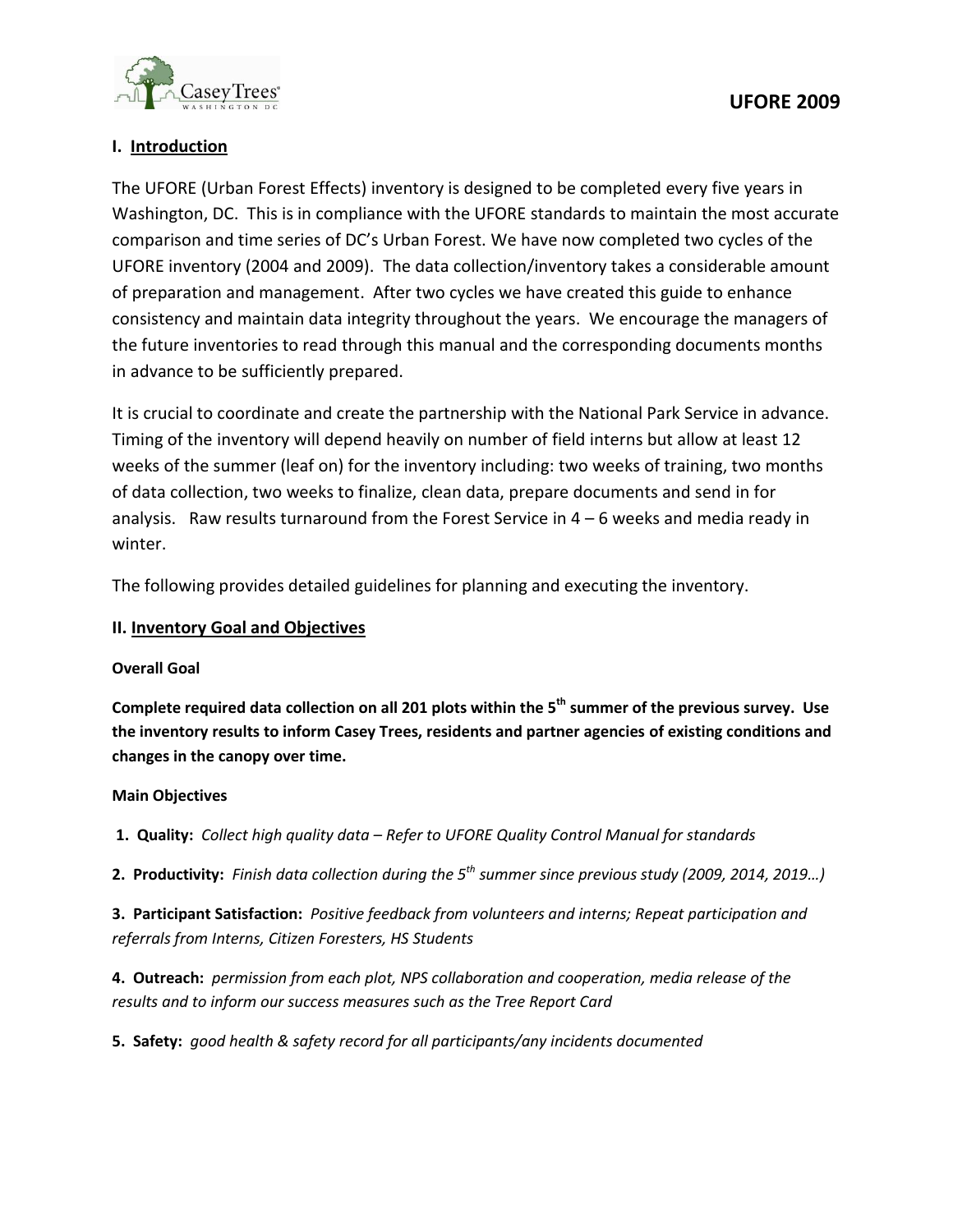

## **III. Timeline**

- Six months in advance:
	- o Read through this *UFORE Management Guide* **(Casey Trees) and the** *UFORE Data Collection manual* **(USFS)**to grasp the scope of what you are getting into
	- o Contact National Park Service and establish lead contact
		- **They may need a reminder even earlier to budget for data collection**
- Four to two months before start date:
	- o Call UFORE/iTree headquarters (currently Directed by Dave Nowak in Syracuse) inform them of upcoming inventory and request any updates and request support
	- o Read through this UFORE document and the Data collection manual again
	- o Advertise and Hire Team Leaders
	- $\circ$  Meet with NPS to solidify partnership/create timeline and set up subsequent meetings
	- $\circ$  Citizen Forester teaser in newsletter or email to participate in summer inventory
	- o Hardware inventory and test
- Two months to two weeks before
	- o Set up training schedule for interns and volunteers
	- o Advertise for CF Training for Inventory
	- $\circ$  Inventory/checklist all necessary equipment including field equipment and plot folders
	- o Work with NPS to coordinate schedules, assignments and equipment
- Two one week before start date
	- o Citizen Forester training for UFORE
		- Set up online sign up for inventory teams
	- o Divvy up partnership responsibilities
	- o Send out notification postcard
	- o Call 'double asterisk' plots
	- o Do practice plots to familiarize and work out kinks
- Week prior
	- o Solidify who is completing each plot
	- o Continue training with Team Leaders and NPS
		- **Practice plots (minimum three days)**
		- QA/QC final days and compare results for consistency among teams

## **IV. Staffing**

Casey Trees employ two staff  $20 - 30$  hours per week for the month leading up to inventory, the GIS Specialist and the Director of Geographic Resources. During the two months of inventory the Director goes to 5 - 10 hours per week and the GIS Specialist remains at about 15 – 20 hours per week.

In 2009 we hired two college intern Team Leaders for a 10 week period. This was based on the assessment that each team would average two plots per day and data collection would span 40 days (8 weeks). We sought applicants via our website, through craigslist, and local college recruiting sites. The announcement we posted can be found here: P:\Administration\Job Descriptions + Hiring\Job [Announcements\2009 Announcements\Geographic Resources\UFORE Team Leader 20090123.doc.](file://svr-1/public/Administration/Job%20Descriptions%20+%20Hiring/Job%20Announcements/2009%20Announcements/UFORE%20Team%20Leader%2020090123.doc) (*Appendix A – Summer Internship: Urban Forest Internship*)

If you have it in the budget to have at least one or both of the interns come at least a week before if not two weeks before and one week after the inventory it is very helpful for preparation. There are many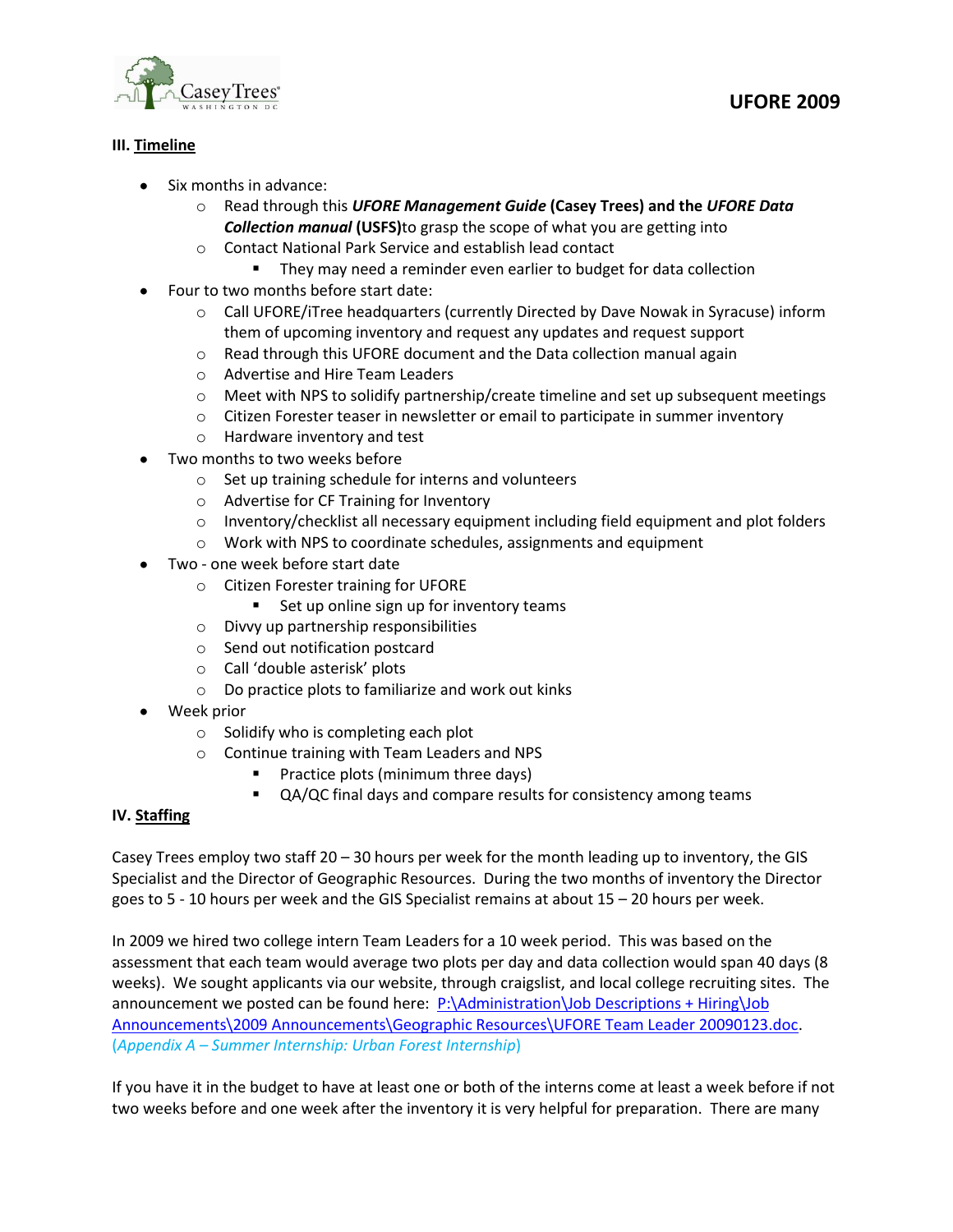

# **UFORE 2009**

phone calls and paper pushing to be done and it will also help the interns become more familiar with the project. This time could also be spent with other staff to familiarize with tree ID skills and become good ambassadors for Casey Trees by attending any outreach efforts or classes during this time.

Some details:

- Hiring was complete by 3/18/2009.
- Approximately 15 people applied for the position.
- Advertising:
	- o Online through all local universities: 7 or 8 resumes
	- o Craigslist: 2-3 resumes
	- o Print ad with UMD: unclear how many resumes
	- o Casey Trees website
- 3-4 applicants with Tree ID skills.
- Neither hire arrived with Tree ID skills

## **V. Resources**

## **Refer to the Casey Trees Public drive (currently the P: drive on SVR-1) for all of these documents and appendices. Here is a snapshot of the folder organization.**

In 2004 file folder was assigned to each plot. This folder contained the following:

- $\bullet$ Aerial image (2002 imagery) of plot with surrounding roads and perhaps another close-by plot (for reference purposes)
- Aerial image (2002 imagery) of plot zoomed-in
- Small diagram filled in with pen/pencil of ground cover on plot
- Permission-granted post-card (when required)

In 2009 completed plots were filed with the following contents:

- 2002 imagery (at least the zoomed-in imagery)
- 2008 zoomed-in imagery (**Note**: the plot centers in the 2002 and 2008 imagery are oftentimes a bit off – possibly due to the angle and height of the plane and different contractors for the different years)
- Plot Information Sheet: This is a sheet that our team leaders filled out for each plot prior to visiting. Key contents included: tree species and counts from 2004, reference objects and distances from 2004, 2009 permissions, transportation notes, plot notes (e.g. additional barriers to measurement, tips and tricks, report-out on difficulty). The Plot Information Form is here: P:\Geographic Resources\Inventory\UFORE 2009\Plot\_Info\_Forms\_for\_print\Plot Information [Form.xlsx](file://svr-1/public/Geographic%20Resources/Inventory/UFORE%202009/Plot_Info_Forms_for_print/Plot%20Information%20Form.xlsx) (*Appendix J*)
- 2004 and 2009 permissions post cards when applicable
- 2009 Plot photos
- Any additional reference material including any incident reports, contact information that is not already on Plot Information Sheet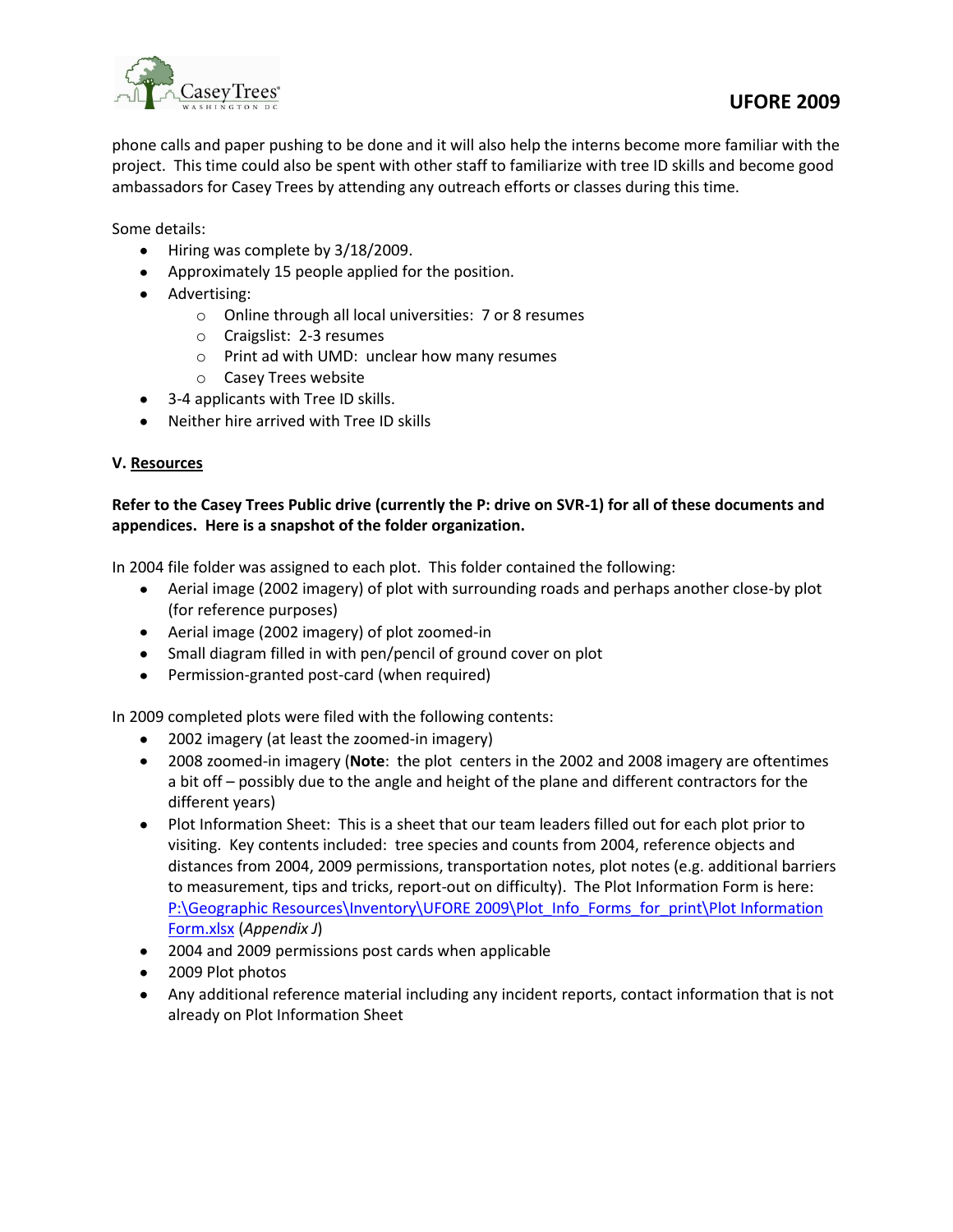

## **VI. Coordinating with the National Park Service**

Casey Trees and the National Park Service (NPS) divided the plots based on jurisdiction in 2004. NPS has committed to being responsible for 39 plots that fall on their property and Casey Trees has taken responsibility for the remaining 162 plots throughout the city. It is easiest to use the GIS database which provides the plot ownership in the data fields. (*Appendix B – UFORE plot table*)

The coordination in 2009 was complicated by the fact that no single NPS manager was able to act as point of contact for all NPS parks in the District (as was the case in 2004). Instead we communicated individually with the managers of each of the District's four NPS divisions (*Appendix C: Key Contacts):*

- Monumental Core Contact Mary Willeford-Baer  $\bullet$
- National Capital East Contact Mikaila Milton
- National Capital West Monumental Core Mary Willeford-Baer covered these plots for West
- Rock Creek Park Contact Ken Ferabee
- The Director of Urban and Community Forestry Contact Jim Sherald (retired 2009)  $\bullet$

Brad Conway, Information Systems at NPS Monumental Core, continued to act as the point person for technology for all of the regions. NPS provided their own equipment (PDA, laser range finders…)

Casey Trees managed the training for NPS to ensure the methodologies were consistent. NPS sector leaders, interns and biotechs that made up the NPS inventory teams attended classroom and field trainings at Casey Trees. NPS also did additional field training focusing on wooded plots because many of the park plots are heavily treed and often difficult to access or find plot center. NPS has documented plot center with photos and can mark out the plot center in advance with GPS. In 2009 this was done by an NPS employee a few days in advance of each plot so the day wasn't spent just looking for plot center.

It is important to stay in contact with the NPS leaders and give them their deadlines for data collection. The main goal is to complete the plots in a certain time period (e.g. August  $15<sup>th</sup>$ ). If Casey Trees has extra time at the end we can transfer some plots and help out (as was the case in 2009). The inventory may not be high on their priority list so to ensure they complete their plots, keep in touch and provide deadlines.

## **VII. Permissions**

**A list detailing each plots permission situation is in the corresponding UFORE permissions folder on the Casey Trees public drive. This will be your key reference and very helpful in deciphering how to deal with access to each plot and which plots need extra care/time. If you are using this as a reference from other cities we suggest tracking how you access each plot to reference in future years.** 

Receiving permission to visit the properties on which each plot falls is probably the trickiest part of the data collection process. The ownership is constantly changing in an urban area like DC especially five . We have tried several means of contact. Each plot is treated differently primarily depending on the land owner. This ranges immensely – though the variety is entertaining it is also challenging. Some examples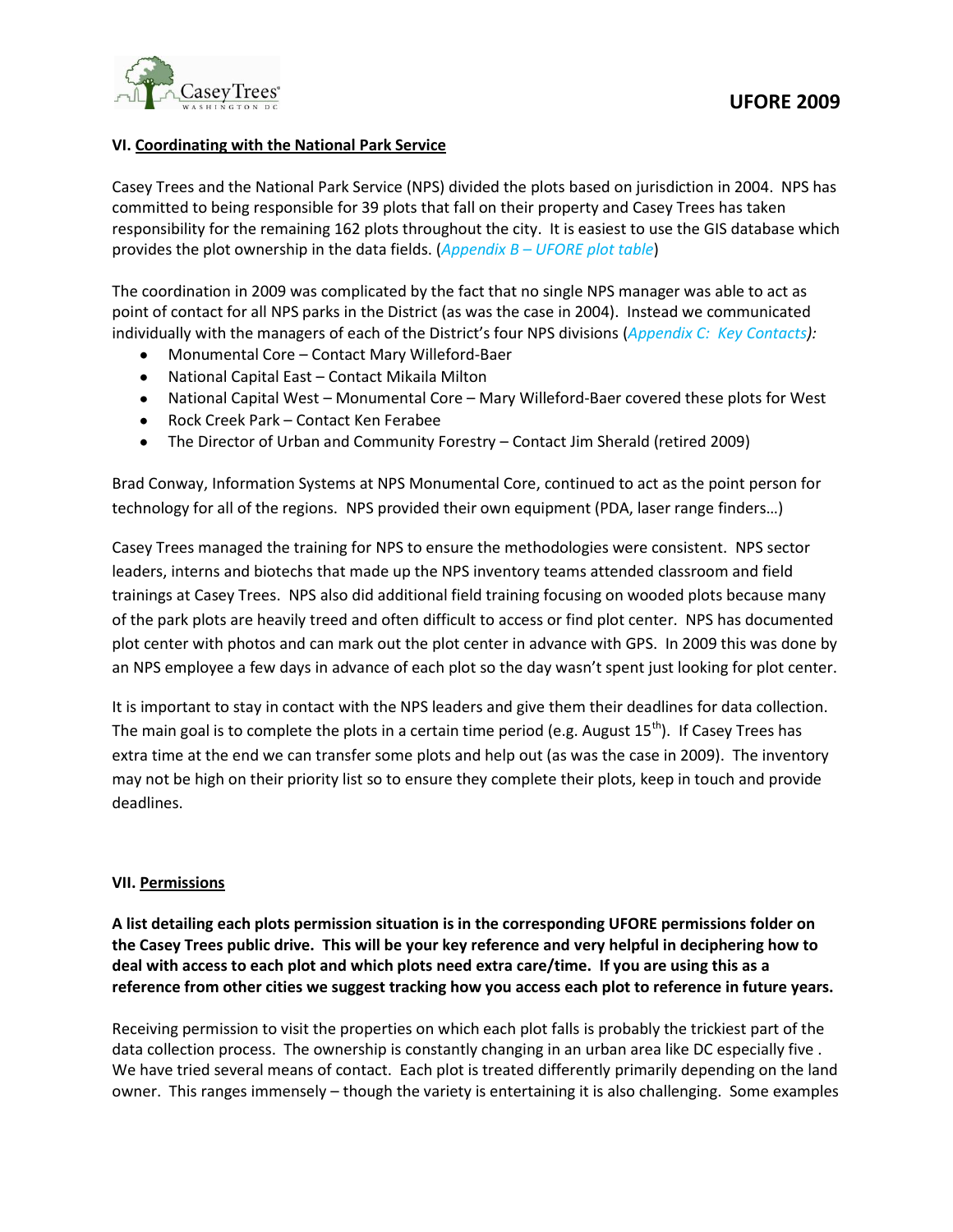

of plot locations include residential backyard, flamingo cage at the zoo, Italian ambassador's home, Bolling air force base, Fort McNair and center of busy streets. So the access issues vary from security clearance, safety, locked gates, dogs and concerned citizens. In 2004 and 2009 we tried the following basic steps to gain permission to properties:

- 1. Analyze each plot to determine ownership and the level of difficulty of accessing the plot
- 2. Sent self addressed postcards to primarily residential properties but some commercial… to be signed and returned granting permission
- 3. Personally call/email government properties or other high security areas, find a contact who can arrange access

In 2014 and beyond, **we suggest eliminating the return request postcard and instead sending an informational postcard** explaining the project and saying 'we are back again'. We have received permission for all of these plots twice now, many of which can be solved/requested on the day of data collection.

Conversely there are several that require advance notice and personal contact usually with a direct phone call. There are many highly sensitive sites. We created two important permission sheets to detail the contact process (*Appendix D-Tricky Plots*).

## **VIII. UFORE Shell Application and Data Collection Device Set Up**

## Data Collection Options

For the 2009 study the UFORE data collection program was limited to using a specific type of PDA. To have the data in correct format for USDA to run the UFORE model the data must be uploaded using this type of device. So instead of using a spatial program (i.e. our tablets with ESRI (or any spatial) software) we opted to conform to the standards of the UFORE PDA data collection program. In 2014, we suspect there may be other options.

## PDA

On the recommendation of Bob Hoehn, at the Northeastern Research Station, we chose the UFORE PDA data collection program. Our PDAs from the 2002 inventory were outdated so we purchased two refurbished HP iPaq 111 model units with an up-to-date version of Windows Mobile. These devices cost about \$100 each. Additionally, we purchased rubberized protection for the devices and screen overlays to minimize scratching. These devices were very susceptible to water damage. They frizzed out when wet but would recover when they dried out, but this would be hours later. Maybe waterproof devices in later years.

## UFORE Shell

We installed the UFORE shell application from the i-Tree CD on one computer only in order to avoid any confusion about what data had been collected and downloaded. National Park Service team members stopped by the Casey Trees office periodically to download their data.

Our UFORE project was setup according to defaults for the most part; decisions are documented below: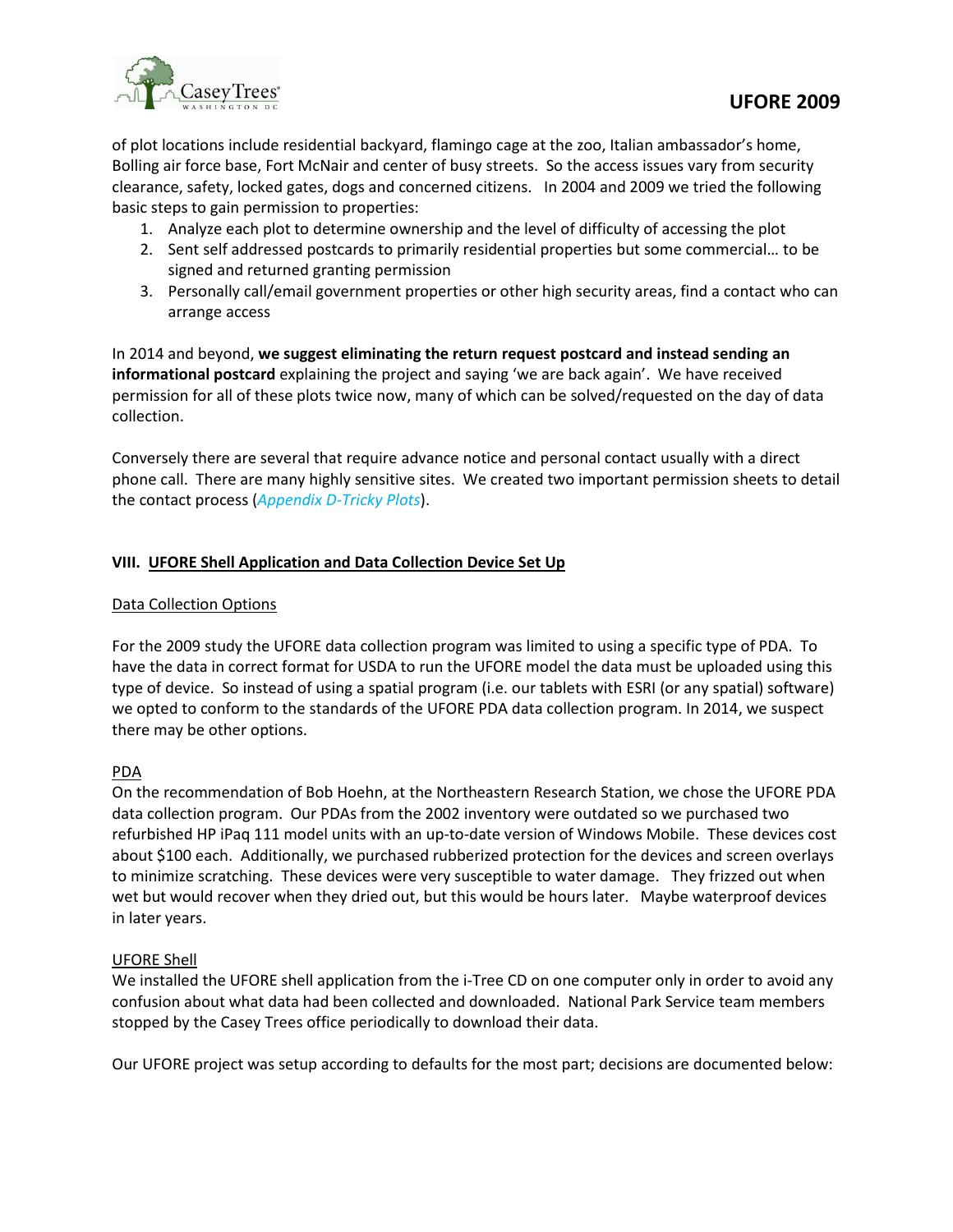

- Plot generation: We created the two text files and the projection file from the 2004 plot shapefile in order to generate the same plots we analyzed before. These files are locted here: P:\Geographic Resources\Inventory\UFORE 2009\
- Species list: We created a species list of a bit over 200 trees based on the 108 species found in 2004 and the species on i-Tree's Piedmont region list
- Project Options: We enabled all project options except for the Shrub Option. We thought the difficulty and added time spent in data collection of shrub ID outweighed the benefits of more accurate VOC benefits.

## **IX. Data fields and methods**

We finalized the data fields and methods based on the project options selected above. Once project options are selected and sent to the PDA, it is very easy to tell what data one must collect in the field. The methods for the collection of each data field were established based primarily on the UFORE Manual [\(P:\Geographic Resources\Inventory\UFORE 2009\Reference\\_material\)](file://svr-1/public/Geographic%20Resources/Inventory/UFORE%202009/Reference_material) with additional input from Bob Hoehn and Dave Nowak at Forest Service and Casey Trees staff.

The detailed data fields and methods document is available here: [P:\Geographic](file://svr-1/public/Geographic%20Resources/Inventory/UFORE%202009/UFORE%202009%20Data%20Field%20Definitions%20and%20Methods.doc)  [Resources\Inventory\UFORE 2009\UFORE 2009 Data Field Definitions and Methods.doc](file://svr-1/public/Geographic%20Resources/Inventory/UFORE%202009/UFORE%202009%20Data%20Field%20Definitions%20and%20Methods.doc) *(Appendix E)*

## **X. Training**

We put on two levels of training for different groups of people based on the level of expertise required. All participants including Team Leaders, NPS team members, and Citizen Foresters/Other Volunteers participated in a 1.5 – 2 hour classroom session in which we presented on three topics (*Appendix F,G,H*):

- 1. **UFORE Overview**: [P:\Geographic Resources\Inventory\UFORE](file://svr-1/public/Geographic%20Resources/Inventory/UFORE%202009/Training/UFORE_2009_overview_and_intro.pptx)  [2009\Training\UFORE\\_2009\\_overview\\_and\\_intro.pptx](file://svr-1/public/Geographic%20Resources/Inventory/UFORE%202009/Training/UFORE_2009_overview_and_intro.pptx)
- 2. Safety and Scheduling: P:\Geographic Resources\Inventory\UFORE 2009\Training\UFORE\_2009\_Safety [andScheduling.pptx](file://svr-1/public/Geographic%20Resources/Inventory/UFORE%202009/Training/UFORE_2009_data_fields_and_methods.pptx)
- 3. **UFORE Data Fields and Methods**: [P:\Geographic Resources\Inventory\UFORE](file://svr-1/public/Geographic%20Resources/Inventory/UFORE%202009/Training/UFORE_2009_data_fields_and_methods.pptx)  [2009\Training\UFORE\\_2009\\_data\\_fields\\_and\\_methods.pptx](file://svr-1/public/Geographic%20Resources/Inventory/UFORE%202009/Training/UFORE_2009_data_fields_and_methods.pptx)

This classroom session was held 4 times. The first time was for Team Leaders and NPS team members. The  $2^{nd}$  and  $3^{rd}$  times were evening sessions for Citizen Foresters and the  $4^{th}$  time was for the Casey Trees High School Interns that were rotated into the teams as needed.

In addition to the classroom training the NPS team and the CT Team Leaders participated in a half day of field training at an actual plot. CT Team leaders gained additional experience through visiting plots with GIS Specialist and Dir. GR before embarking on their own. We followed up with two days of QA/QC to ensure we were all following proper methodology (see QA/QC section).

## Key elements of training:

From our 2009 experience there are certain data fields that required reinforcement such that consistent field measurements/estimates were taken:

Estimates of plot ground cover and ground cover under canopy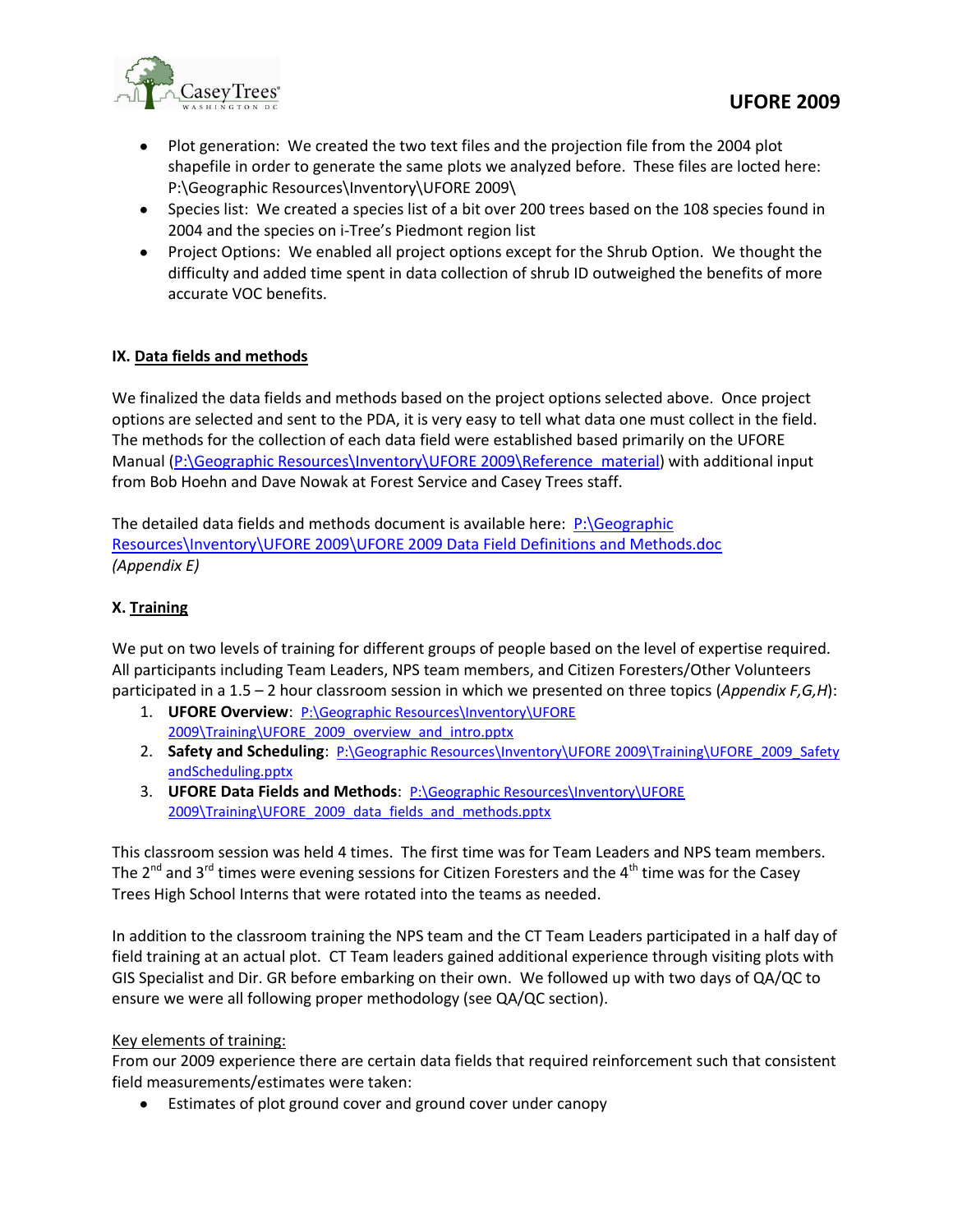

- Estimates of crown missing and dieback
- Measurements of crown N/S and E/W

## **XI. UFORE Team Leader responsibilities**

Primary Responsibilities:

- Schedule visits to assigned plots
- Contact volunteers in advance to tell them where to meet and what to bring
- Put together plot folders for field including:
	- o Plot Aerial Images (2002 and 2008)
	- o Plot Information Sheet
	- o Permission information
	- o Reference map
- Check plot folders well in advance to ensure plot is accessible, that permissions are in place
- Be responsible for data collection equipment including PDA charging and report any problems that may interfere with data collection to the GIS Specialist
- Lead volunteer in high quality data collection in the end the Team Leader is responsible for all data entry. The team support, CFs or high school student do not use the PDA.
- Take notes on Plot Information Sheet discussion intricacies of data collection for future data collectors including (see Plot Folder Set up above)
- Mark plots as completed in the PDA and on the check-off sheet above the data-download computer
- Close-out folders for completed plots:
	- o Complete notes on Plot Information Sheet
	- o Mark drawings on aerial or other paper as needed
	- o Leave any records in from previous years

## **XII. Team Support: Citizen Forester Volunteers and High School Students**

Data collection teams are a minimum of two people per team. No team leader should go out alone primarily for safety, but our Citizen foresters provide additional tree species expertise as well as various other helpful duties.

Team support, preferably is a trained Citizen Forester, however later in the summer as the team leaders are more familiar with trees and city navigation, high school student or untrained volunteers may be added to the mix. We estimated a need for 80 team support slots throughout the summer. This is based on 40 days of data collection at an average pace of 2 plots/team/day and a minimum of one additional person with each team leader. Aggressively, we sought 2 additional people per team per day so that one cancellation would not derail a team for the day. Also it is easier on the plots with a greater number of trees to have more than just one team support.

In 2009 there were 9 High School students that began at Casey Trees about a month after the inventory had begun and worked three inventory days each.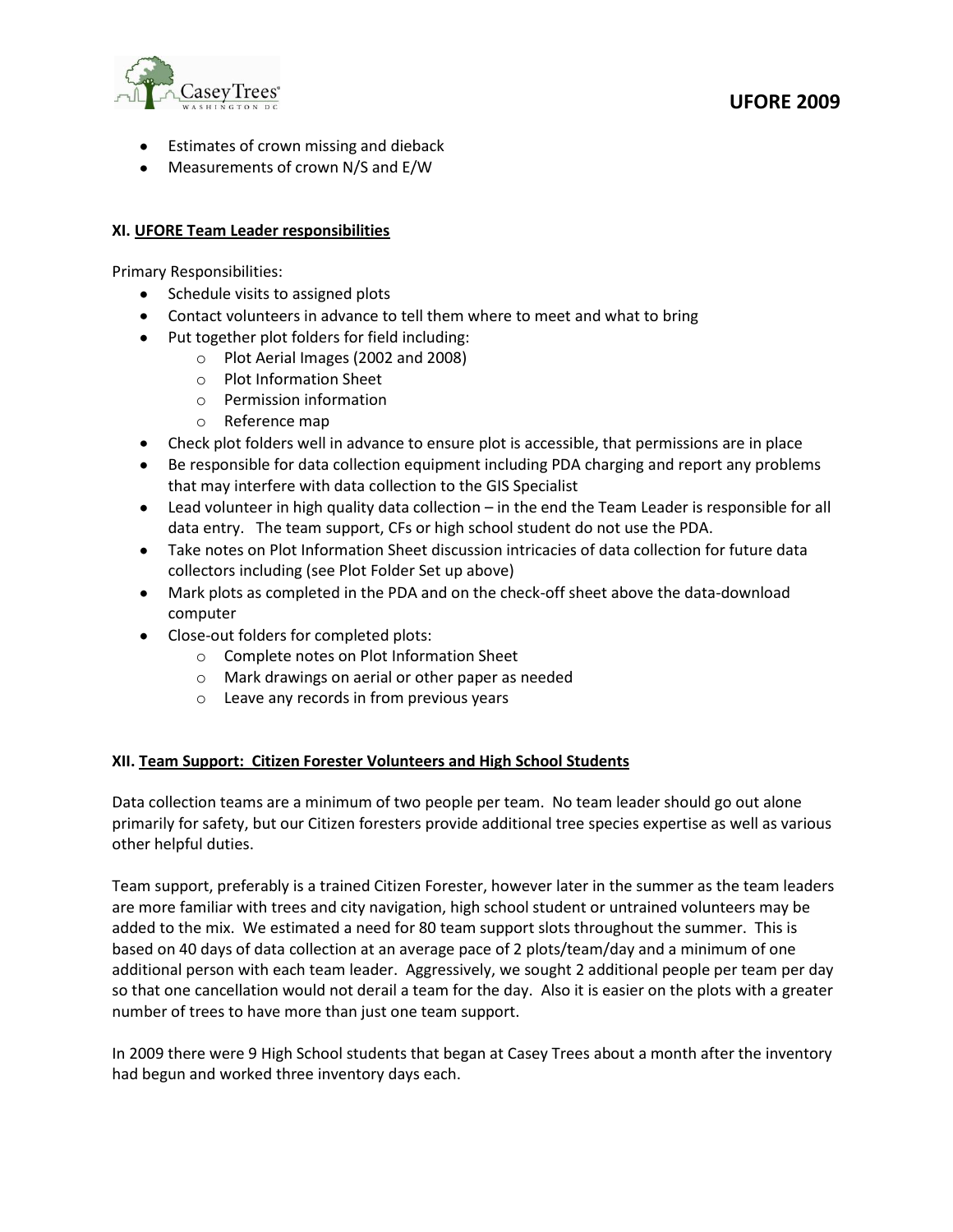

All Citizen Foresters and HS Interns were trained on all of the data collection methods using the Powerpoint referenced in the Training section. They were not trained on use of the PDA as actual data entry was the job of the Team Leader.

Team Support were solicited via normal Citizen Forester e-mails and announcements at events preceding the beginning of the inventory. Volunteers signed up for work days either via Wild Apricot or on a master calendar on the day of the each of the training sessions. Bringing the paper calendar to the training sessions was a good way to fill immediate volunteer needs.

## **XIII. Visiting plots: scheduling and logistics**

The two team leaders were each assigned roughly half of the 162 plots by assigning them all the plots in each of the District's eight Wards. Conveniently the number of plots in Wards 1, 2, 5, 8 and the plots in Wards 3, 4, 6, 7 had roughly equal number of data collection days. Team Leads were given latitude in deciding which Wards to start in and which plots within their assignment to visit in a given week.

To decide on where to go on a given day, plots can be grouped in advance relatively easily based on past data and aerial photos. The plot summary sheet has the estimation of how long the plot takes to complete based on 2009 and one can also infer based on the number of trees on the plot. This will also help in deciding how many volunteers each team may need to inventory that plot. Though you may want to knock out a day doing 5 plots that have no trees, keep in mind that in 2009 we had Citizen Forester volunteers that were disappointed if they went to too many plots in a row with no trees as in Ward 1 and 2.

Getting to the plots: Team Leads and volunteers traveled to plots using public transit, bikes, walking, their car, or a volunteer's car. If they used public transit they noted the bus route/metro line that was most convenient on the Plot Information Sheet.

Once arrived if it was determined that the plot was still inaccessible for some reason (e.g. locked fences, dogs), the Team Lead should be prepared with additional plot folders so work can continue on that day.

## **XIV. Plot establishment**

Plot boundaries and distance and direction measurements to trees should ideally be done while standing at plot center. In order to find the center of the plot we started by using the 2002 aerial imagery. Once it appeared that we were close we used the 2004 Reference Objects recorded on the Plot information sheet to hone in to within a foot or two. There were additional comments and photos taken in 2009 to add the ease of finding plot center.

## Important Issue to Note:

Plot centers were located originally in 2004 using DC aerial images from 2002. In 2009 we had access to the 2002, 2005 and 2008 imagery. While the 2005 and 2008 imagery line-up spatially with each other,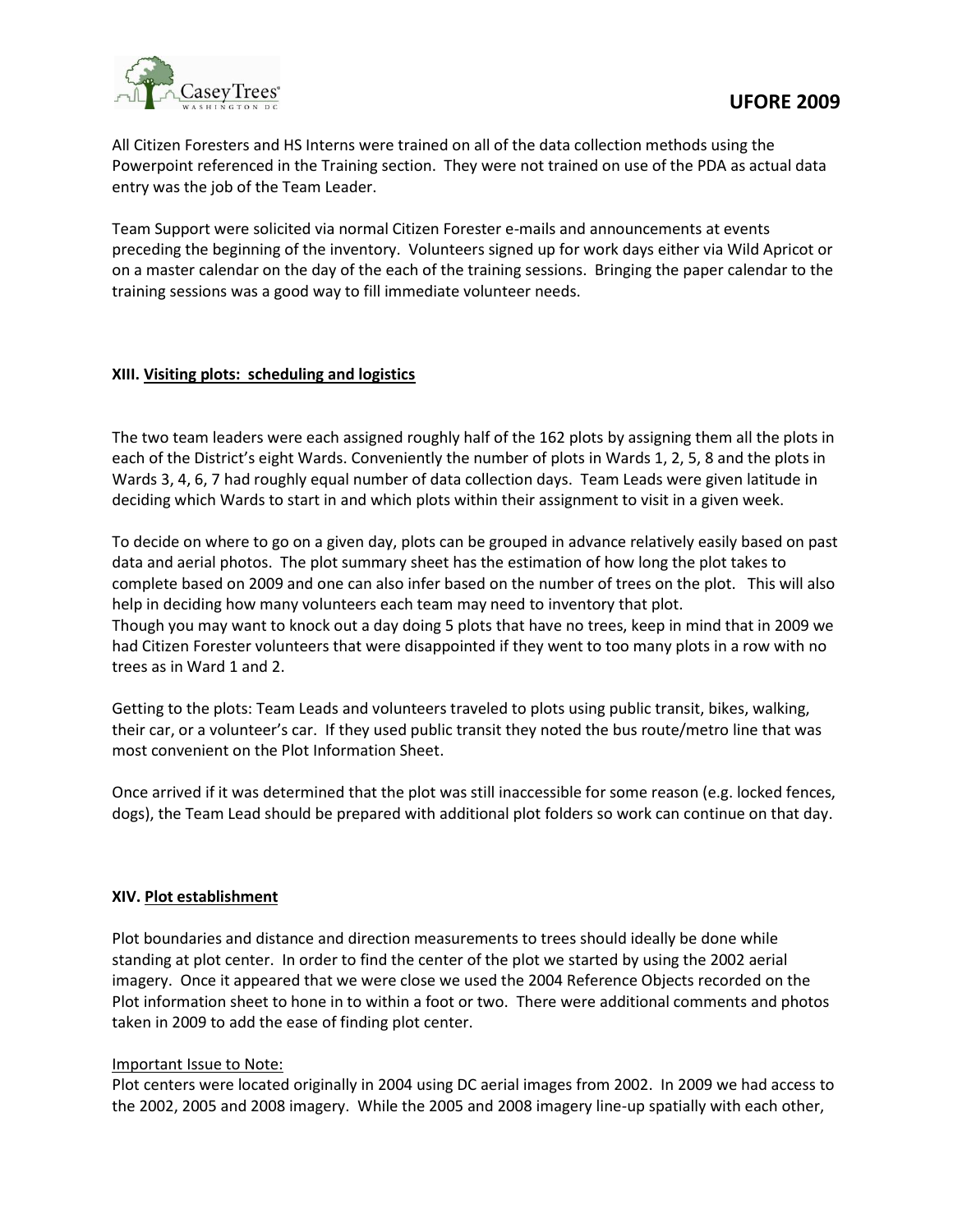

the 2002 imagery does not. This is due to a change in the vendor contracted by the District government to collect the data. *In order to establish plot boundaries that were the same as those in 2004, in 2009, we had to use the 2002 imagery.* There will continue to be upgrades in aerial imagery and even today GPS coordinates are becoming more mainstream. In 2014, it may be possible to use the aerial imagery as a reference point but use new GPS systems to pinpoint the exact center.

## What to do if plot center is inaccessible

There are two ways to handle the situation where plot center falls in a busy road, on a building, behind a locked gate, etc.

- 1. Bring up the plot layer and imagery in GIS and measure the distance from plot center to a point you will be able to access on the ground then follow the *USFS UFORE Data Collection manual* protocol. Note the possible distance discrepancies caused by the "weird issue" above.
- 2. Don't worry about plot center at all. Simply use GIS to measure distances and directions to several points along the plot boundary from an accessible point in the plot. For instance, find a curb corner on the imagery and use the Measurement tool in GIS to calculate the distance from that curb to 3 points on the boundary that are not on top of the building or in the road. Using cardinal directions is simplest but not necessary. Remember the "weird issue".'

## **XV. Weekly check-in and data download**

We chose each Friday to meet as a team. Team Leaders spend the afternoon (~2pm to 5pm) in the office. There are several goals for this session:

- 1. Team Leaders meet with the GIS Specialist and Director of GR to discuss progress and issues
- 2. Team Leaders complete folders for completed plots making sure that contents are as specified above in the Plot Folder Setup section
- 3. The GIS Specialist downloads the week's worth of data into UFORE Shell and confirms accuracy. He also checks for species entered that weren't part of the list and notes those occurrences (e.g. "cherry" or "unkn")
- 4. The GIS Specialist reviews folders and files them in the completed folders file
- 5. Team Leaders choose plots (with permission) for the following week and notify volunteers by email that everything is a go and that they will contact them by phone the night before their day in the field to coordinate meet-up logistics

## **XVI. Quality Assurance/Quality Control**

The National Park Service, U.S. Forest Service and Casey Trees developed methods for UFORE quality assurance in 2004. The USFS developed a manual based on the same standards which we continued to follow in 2009. The USFS created a manual *UFORE Quality Assurance Manual* can be found here: [P:\Geographic Resources\Inventory\UFORE 2009\Reference\\_material\QA-QC Plot SOP.pdf.](file://svr-1/public/Geographic%20Resources/Inventory/UFORE%202009/Reference_material/QA-QC%20Plot%20SOP.pdf)

We performed "hot checks" in the first few days of data collection on two plots. Lynn and Mike went to plot "1" then plot "2" while Holli and Grace went to plot "2" and then plot "1". Everyone met afterward to compare results and work towards data collection consistency within the tolerances of the QA/QC manual.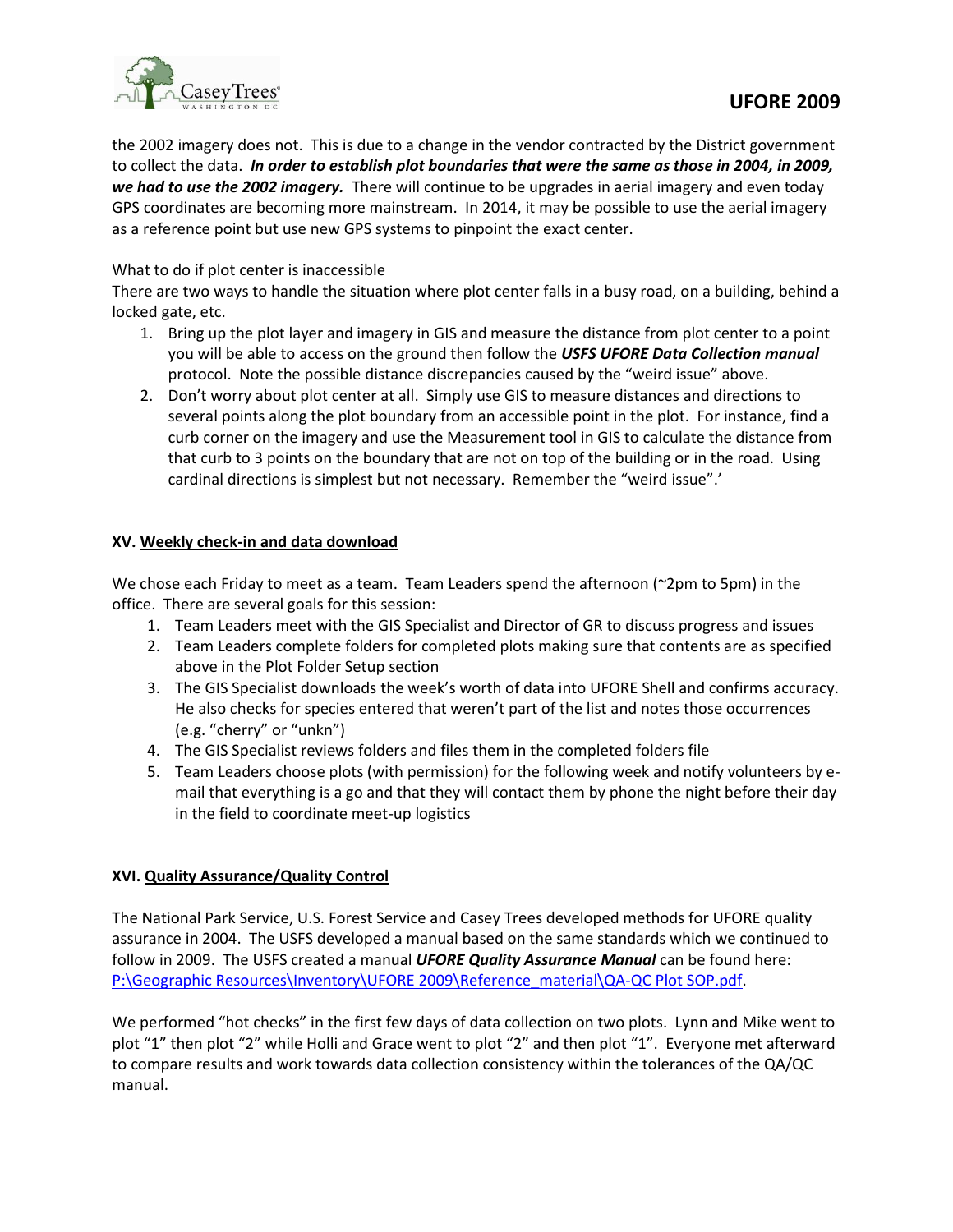

Holli and Mike "cold checked" 4 plots about 1.5 weeks into data collection; we checked two of each team leader's plots. Mike selected plots that had a few trees but were not forested. We found that most plot and tree measurements were within the tolerances set forth in the manual. The problem arising most consistently was overestimation of tree height. Other problems included:

- Inconsistent tree-canopy-over-plot estimation
- Inconsistent crown missing estimation

Mike then visited the 4 plots again with team leaders to take some remeasurements and solidify methods. The *corrected* measurements were entered into the UFORE database.

## **XVII. Bundle and Send to USGS**

The data should be downloaded on a regular basis. We chose each Friday before or after the meeting to ensure there was a copy backed up into the UFORE shell at the home office. We followed the procedures from UFORE shell in uploading to the database. Once all the plots had been completed, we performed select queries and update queries on the data to check the key fields were populated. Because each city is different and often not all species can be accounted for some manual updates and data entry will have to be performed.

Once the database is complete, the data should be sent off to the Northeastern Research Station of the USFS for analysis.

## **XVIII. Suggested Final Products**

- a) Final Report (See 2004 and 2009 automatically generated by USFS)
- b) Comparison Tables for Five Years
- c) All documents of findings including charts, graphs and analysis should be uploaded to the web
- d) Provide data for the Tree Report Card or other DC Urban Tree Canopy measurement tools
- e) Media release of any significant results
- f) Citizen Forester/Casey Trees evening Workshop to report out findings
- g) Presentation of Findings to regional workshops (i.e. 2009 results presented at 2010 MillionTrees NYC March Symposium)